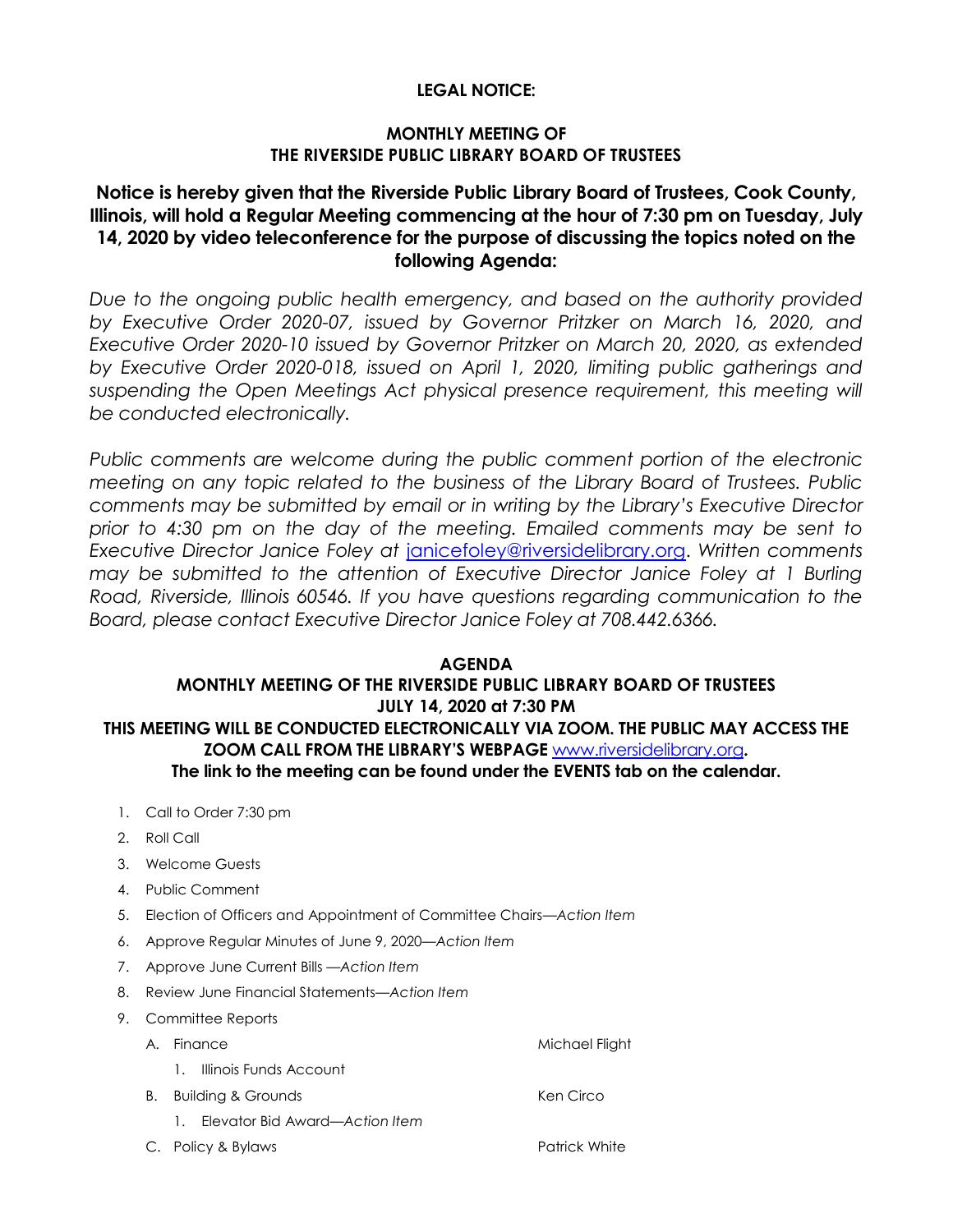|                           | 1. COVID-19 Conduct Policy for Reopening-Action Item |                                    |
|---------------------------|------------------------------------------------------|------------------------------------|
| D.                        | Technology                                           | Michael Hagins                     |
| Е.                        | Communications                                       | Jen Pacourek & Courtney Greve Hack |
|                           |                                                      |                                    |
|                           |                                                      |                                    |
| 10. Staff Reports: June   |                                                      |                                    |
| Α.                        |                                                      | Children & Youth Services Manager  |
|                           | Nora Durbin                                          |                                    |
| В.                        | Patron Services & Computer Services Manager          | Sharon Shroyer                     |
| C.                        | <b>Information Services</b>                          | Diane Silva                        |
|                           |                                                      |                                    |
| 11. Director's Report     |                                                      | Janice Foley                       |
| 12. Unfinished Business   |                                                      |                                    |
| 13. New Business          |                                                      |                                    |
| 14. Announcements         |                                                      |                                    |
| 15. Correspondence & FYIs |                                                      |                                    |
| 16. Executive Session     |                                                      |                                    |
|                           |                                                      |                                    |

*The Board of Trustees may decide, by a roll call vote, to convene in executive session if there are matters to discuss confidentially, in accordance with the Open Meetings Act.*

17. Adjournment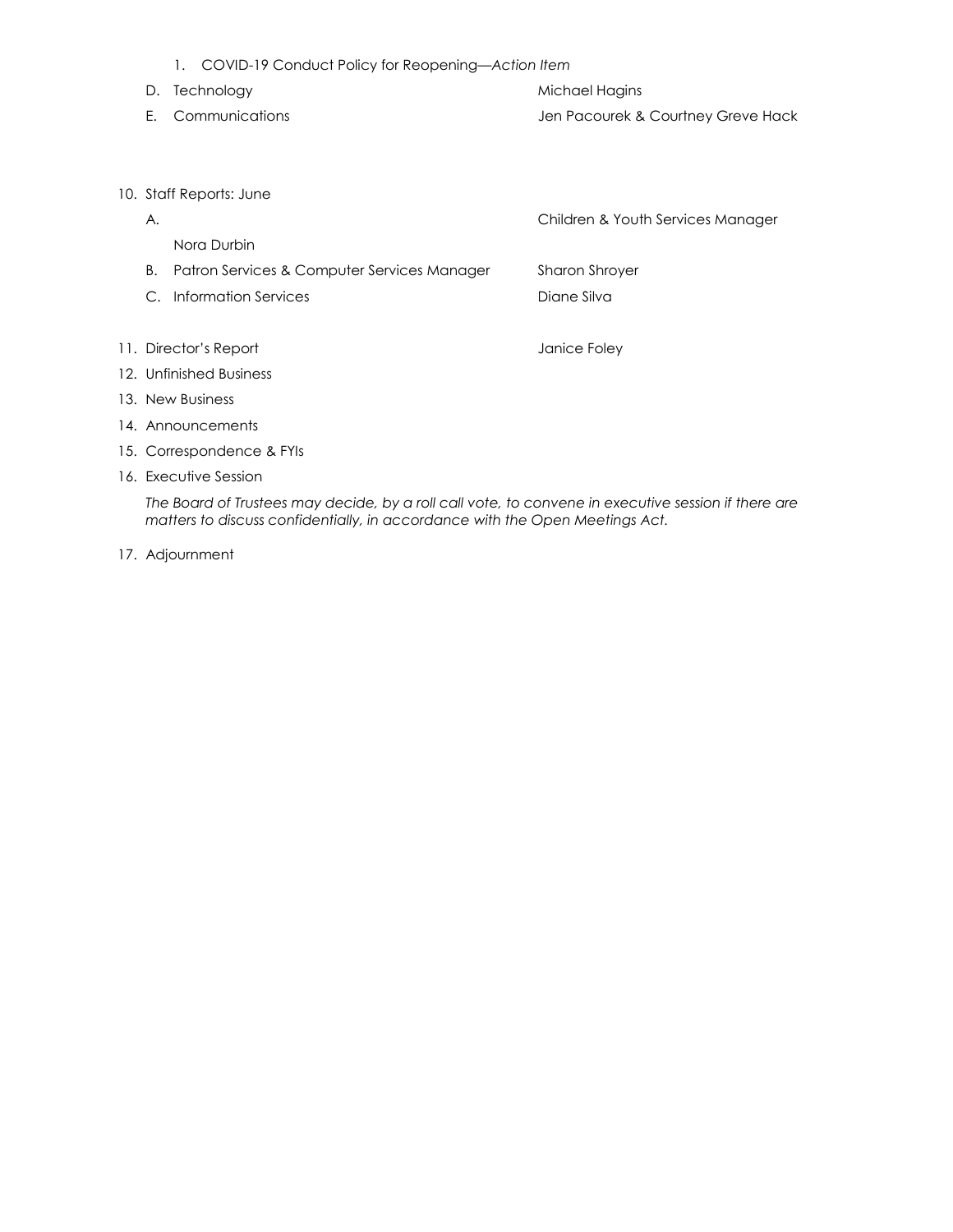# **Minutes of the Special Board Meeting of the Riverside Public Library Board of Trustees June 9, 2020**

**Held Tuesday, June 9, 2020** by video teleconference via Zoom, called for 7:30 pm.

**In Attendance:** President, Joan Wiaduck; Vice President, Ken Circo; Treasurer, Michael Flight; Secretary, Courtney Greve Hack; Michael Hagins; Jen Pacourek; and Patrick White

**Also in Attendance:** Library Director, Janice A. Foley; Assistant Director, Diane Silva; Bookkeeper, Jane Wilhelm; Administrative Assistant, Christine Legan

Called to order at 7:31 pm by President Joan Wiaduck.

#### **Review of Minutes**

Michael Flight moved, and Jen Pacourek seconded, that the Board approve the minutes of the May 12, 2020 regular meeting. Ayes: Circo, Flight, Hagins, Pacourek, White Nays: None Abstained: None The motion passed.

Courtney Greve Hack arrived at 7:33 pm.

#### **Review of Current Bills**

Michael Flight moved, and Patrick White seconded, that the Board approve the payment of payroll checks for department numbers 001 through 004, and accounts payable check numbers 21821 through 21846 in the total amount of \$105,679.25, which includes payroll through May 31, 2020. Roll Call Vote: Ayes: Circo, Flight, Greve Hack, Hagins, Pacourek, White Nays: None Abstained: None

The motion passed.

### **Review of Financial Statements**

Michael Flight moved, and Courtney Greve Hack seconded, that the Board approve the financial statements for May 31, 2020, subject to audit. Roll Call Vote: Ayes: Circo, Flight, Greve Hack, Hagins, Pacourek, White Nays: None Abstained: None The motion passed.

#### **Committee Reports** *Finance—2019 Audit*

The Board reviewed and discussed the audit letter and recommendations from Lauterbach & Amen, IIP.

Patrick White moved, and Ken Circo seconded, that the Board acknowledge that the Special Reserve fund, Lower Level fund, Library Gift fund and Dardwin Endowment fund had an excess of actual expenditures over budget for the fiscal year. Pursuant to the auditor's recommendations, the Board has investigated and adopted appropriate measures consistent with our prior years' practice, and we have implemented the structures that the Board finds appropriate.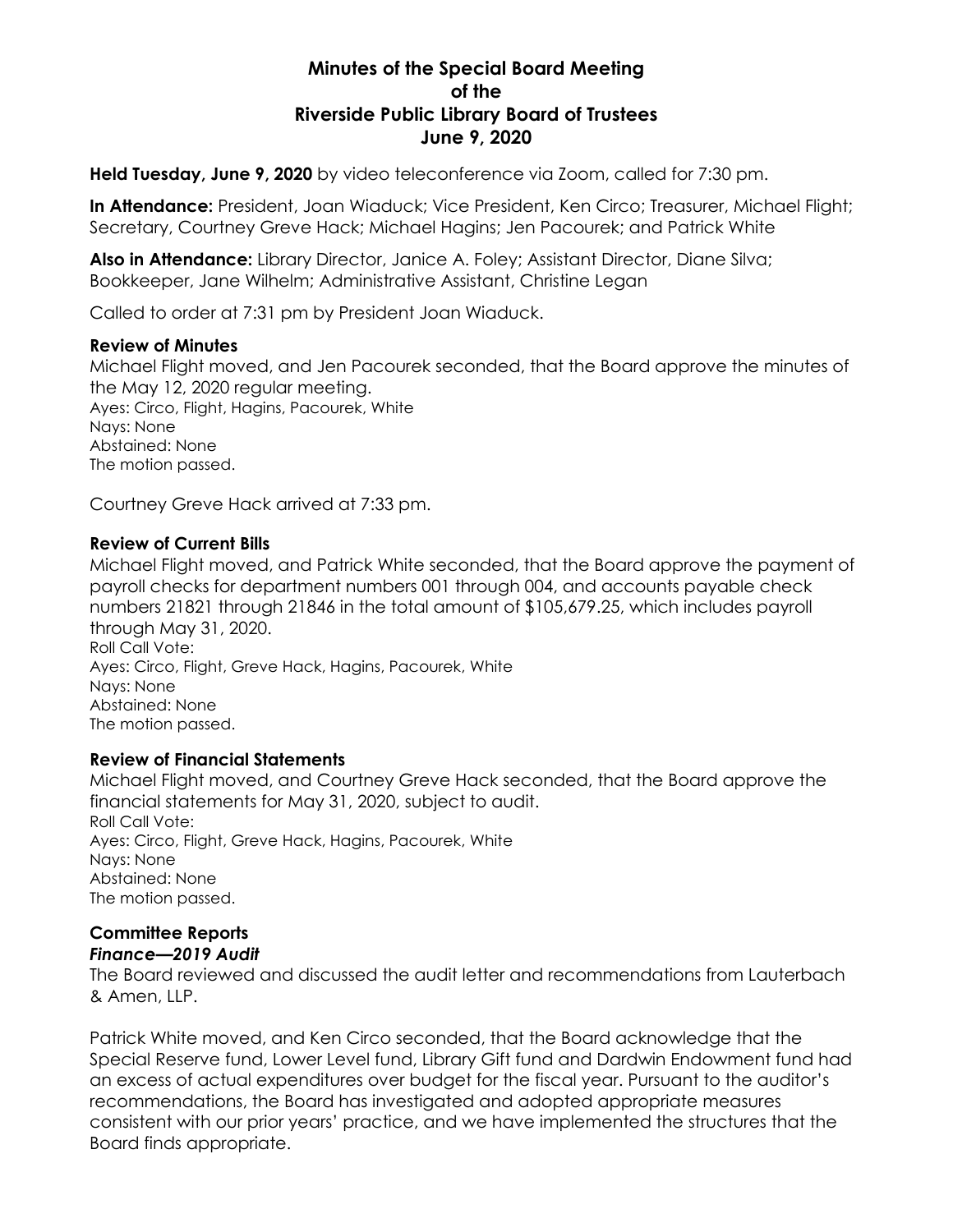Roll Call Vote: Ayes: Circo, Flight, Greve Hack, Hagins, Pacourek, White Nays: None Abstained: None The motion passed.

# *Finance—Intergovernmental Agreement*

Ken Circo moved, and Courtney Greve Hack seconded, that the Board approve the Intergovernmental Agreement between the Village of Riverside and the Riverside Public Library relative to the issuance and administration of \$1,500,000 general obligation Library bonds, pending signatures of the Board President and Secretary. Roll Call Vote: Ayes: Circo, Flight, Greve Hack, Hagins, Pacourek, White Nays: None Abstained: None The motion passed.

The Library Director stated that the Library will need to set up a separate account to receive the funds from the sale of the bonds. Upon the request of Michael Flight, the Library Director will research the security of an Illinois Funds account, and the Board will discuss at the July Board meeting.

# *Building & Grounds—Elevator Bids*

The Board discussed the public bid notice for the modernization of the elevator system. The Library Director will submit the notice to the Landmark newspaper for publishing in the June 17 paper, and the Board set the bid due date for July 7 at 1 pm.

# *Building & Grounds—Masonry Proposal*

Ken Circo moved, and Michael Hagins seconded, that the Board approve the proposal from Holton Brothers, Inc. for the tuck pointing, caulking and power washing of the masonry on the front gable of the Library. Roll Call Vote: Ayes: Circo, Flight, Greve Hack, Hagins, Pacourek, White Nays: None Abstained: None

The motion passed.

### *Technology*

Michael Hagins stated that he was given a tour of some of the new technology at the Library, including the chat function for curbside pickup. Courtney Greve Hack stated that neighbors and friends have expressed how much they love curbside pickup and how easy it is.

### *Special Projects—Lower Level Renovation*

Patrick White suggested that the Board find a way to thank Riverside residents for passing the referendum. The Board discussed displaying banners in front of the library and on the lawns of Board members' homes for visibility during the First Responders parade on the Fourth of July. The Library Director will get estimates from Minuteman Press for printing the banners.

### *Special Projects—Committee Name Change*

Jen Pacourek and Courtney Greve Hack requested that their committee be changed to the Communications Committee instead of Special Projects.